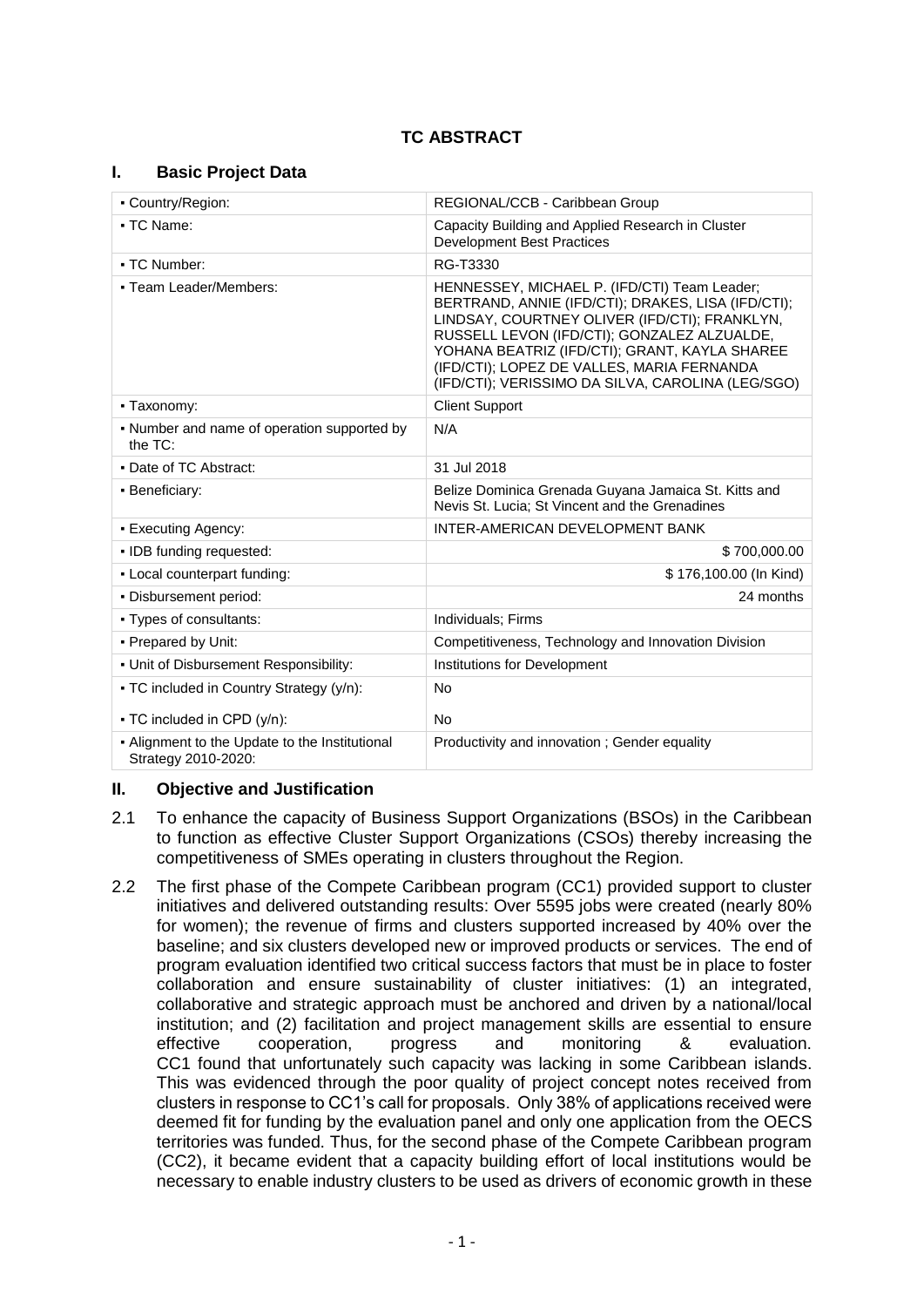small and vulnerable countries. 2.4 In September 2017, under a previous operation (RG-T3021, Assessing the Capacity to Build Clusters in Small and Vulnerable Countries), CC2 issued a call for expressions of interest of such local institutions, allowing for applications to be presented from public or private organizations in the Region, such as Business Associations, SME Development Councils/Centres, Partnership Facilities, Industry Development Authorities, Chambers of Commerce, etc. In the end, nine (9) BSOs in eight countries were selected and benefited from a detailed assessment of their institutional capacity in relation to global best practices in cluster development. The main activities under the technical cooperation were completed in June 2018 with nine comprehensive Capacity Enhancement Plans (CEPs) having been completed, in addition to a toolbox comprising templates and tools to increase overall facilitation skills for engaging diverse stakeholders. Although each CEP includes some specific particularities, most needs and proposed solutions were relatively similar for the BSOs involved. Through stakeholder workshops and consultations, Social Network Analysis , the Business Model CANVAS , and COMPASS of Cluster Competitiveness , the CEPs identified some common weaknesses across BSOs including: (i) well-developed or proven approach for cluster management and promotion not in place; (ii) limited information/ data on potential clusters; (iii) lack of cluster methodologies and tools; (iv) no facilitation skills among the staff; (v) limited/ lack of secured funding support; and (vi) weak management of cluster stakeholders and projects. The CEPs therefore crafts a roadmap for BSOs to acquire the knowledge, training and coaching support activities needed to address these weaknesses and increase the BSO's capacity to support local clusters effectively in their respective context. The CEPs have been developed in close collaboration with the BSOs, with each CEP having been reviewed and discussed with Compete Caribbean, and ultimately, approved by the competent authority of the respective BSO.

## **III. Description of Activities and Outputs**

- 3.1 **Component 1.** Cluster Development Training and Support (US\$526,800). The objective of this component is to transfer a common methodology for cluster development to BSOs in the region and strengthen their capacity to execute such initiatives. Under this Component, experts will be hired to provide training in cluster best practices and advise the BSOs through the process of identifying and supporting the growth of clusters. Specific activities to be undertaken include workshops for the BSOs in cluster development theory and practice, value chain analysis, process mapping, group dynamics and facilitation techniques. Although each BSO is expected to submit at least two CDPs, the local capacity to organize, engage in public-private partnerships, collaborate and drive innovative ideas across diverse sectors will be much greater as a result. The BSOs will therefore be in a better position to mobilize resources which may increase opportunities for IDB and its partners to provide additional support over time.
- 3.2 **Component 2**. Sector Specific Training (US\$159,760). This component will seek to address identified gaps in sector-specific knowledge and capacity of the BSOs or the clusters themselves which span the following sectors: community-based tourism, agroprocessing, cocoa and the creative industries. Under this Component, consultancies will be undertaken to: (i) provide training in Global Good Agricultural Practices (GAP) and food safety standards; (ii) provide training in climate smart agriculture; (iii) conduct research into solutions for drying and other problems experienced by agricultural producers of such crops as cocoa; and (iv) address particular needs within the creative industry clusters such as intellectual property rights management and commercialization, and establishing linkages with tourism and other sectors. This Component will also fund other consulting services as required, to address needs emerging during implementation of Component 1.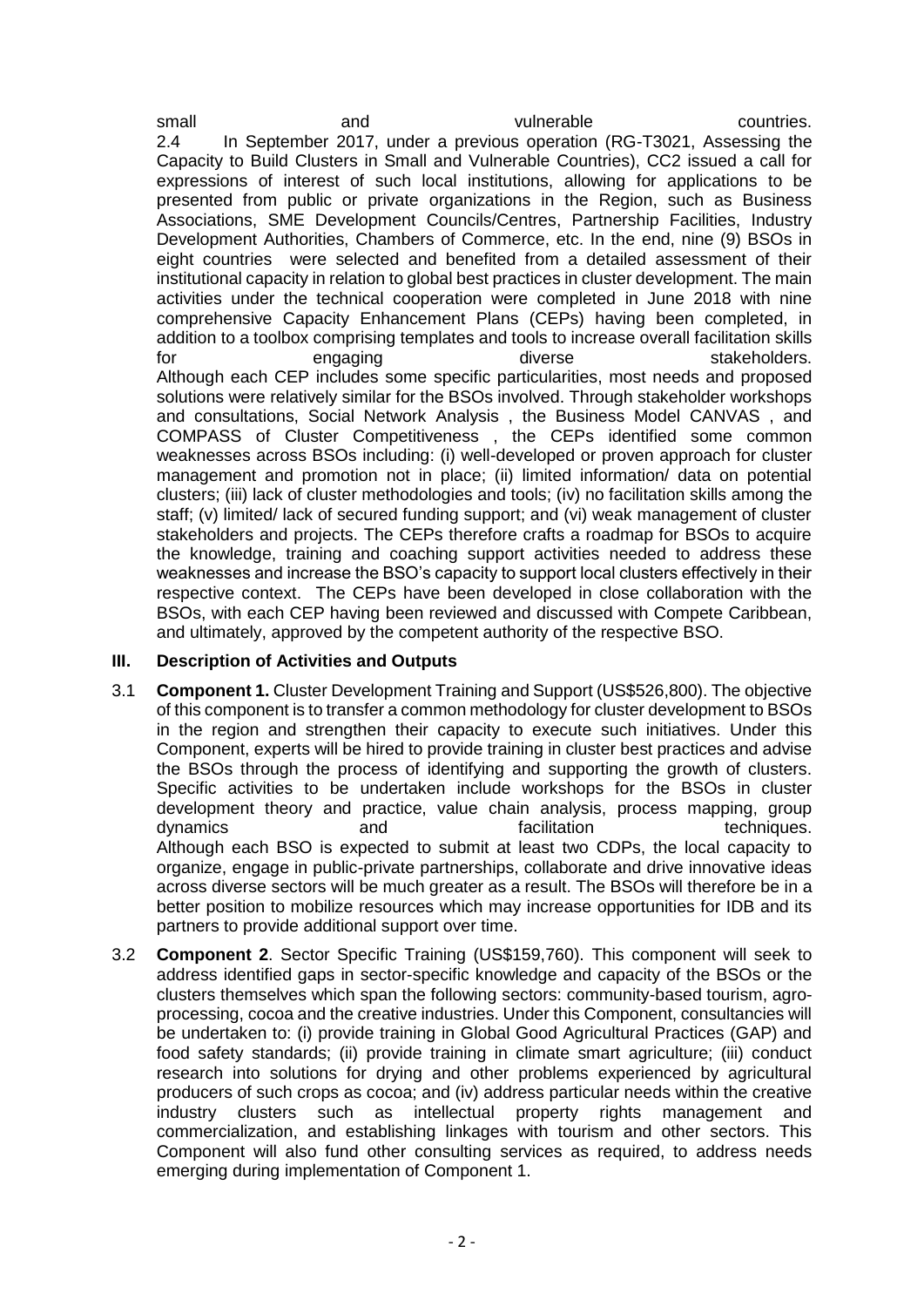**Component 3**. Training on Gender Equality and Climate Change Issues (US\$189,540). This component will support activities to enhance the capacity of the BSOs and clusters to analyse and address challenges related to gender equality and climate change. Specific activities will include gender gap assessments of BSOs and firms, leadership and soft skills training for women leaders in BSOs and firms, and climate change simulation for land zoning and crop management. This Component will also introduce and apply exponential technologies to the clusters' operations, and digitise the BSOs' collection of monitoring and evaluation data from their clients.

## **IV. Budget**

| <b>Activity/Component</b>                                          | <b>IDB/Fund Funding</b> | <b>Counterpart Funding</b> | <b>Total Funding</b> |
|--------------------------------------------------------------------|-------------------------|----------------------------|----------------------|
| <b>Cluster Development</b><br><b>Training and Support</b>          | \$447,900.00            | \$78,900.00                | \$526,800.00         |
| Sector Specific Training                                           | \$129,760.00            | \$30,000.00                | \$159,760.00         |
| Training on Gender<br><b>Equality and Climate</b><br>Change Issues | \$122,340.00            | \$67,200.00                | \$189,540.00         |

#### **Indicative Budget**

## **V. Executing Agency and Execution Structure**

- 5.1 The Compete Caribbean Partnership Facility (CCPF), approved under GN-2851, was jointly designed with donors to be a Bank Executed Program, through the CCPF's Facility Coordination Unit (FCU) established in COF Barbados. The Bank has demonstrated its ability to coordinate and motivate action across diverse stakeholders at both the national and regional levels. The execution of this TC will be carried out by the Bank through the Competitiveness and Innovation Division (IFD/CTI) in coordination with FCU. Project output indicators will be monitored following the Monitoring and Evaluation (M&E) framework of the CCPF.
- 5.2 The execution and disbursement period will be 24 months and the UDR will be IFD. The procurement of individual consulting services will be carried out by the IDB in accordance with Human Resources (HRD) Complementary Workforce Policy (AM-650). The procurement of consulting firms will be carried out by the IDB in accordance with the Policy for the Selection and Contracting of Consulting Firms for Bank-executed Operational Work (GN-2765-1). The procurement of consulting services different from consultants will be carried out by IDB in accordance with Corporate Procurement Policy (GN-2303-20).
- 5.3 In accordance with a Financial Agency Agreement signed between the IDB and the Caribbean Development Bank (CDB), the CDB will act as the Financial Agent for the purposes of administering the Facility grant resources that will finance the implementation of individual projects in the Organization of Eastern Caribbean States (OECS).
- 5.4 The execution agency will be the Bank through the Compete Caribbean program, because this one provided support in it's first phase (CC1) to cluster initiatives and delivered outstanding results: Over 5595 jobs were created (nearly 80% for women); the revenue of firms and clusters supported increased by 40% over the baseline; and six clusters developed new or improved products or services. The end of program evaluation identified two critical success factors that must be in place to foster collaboration and ensure sustainability of cluster initiatives: (1) an integrated, collaborative and strategic approach must be anchored and driven by a national/local